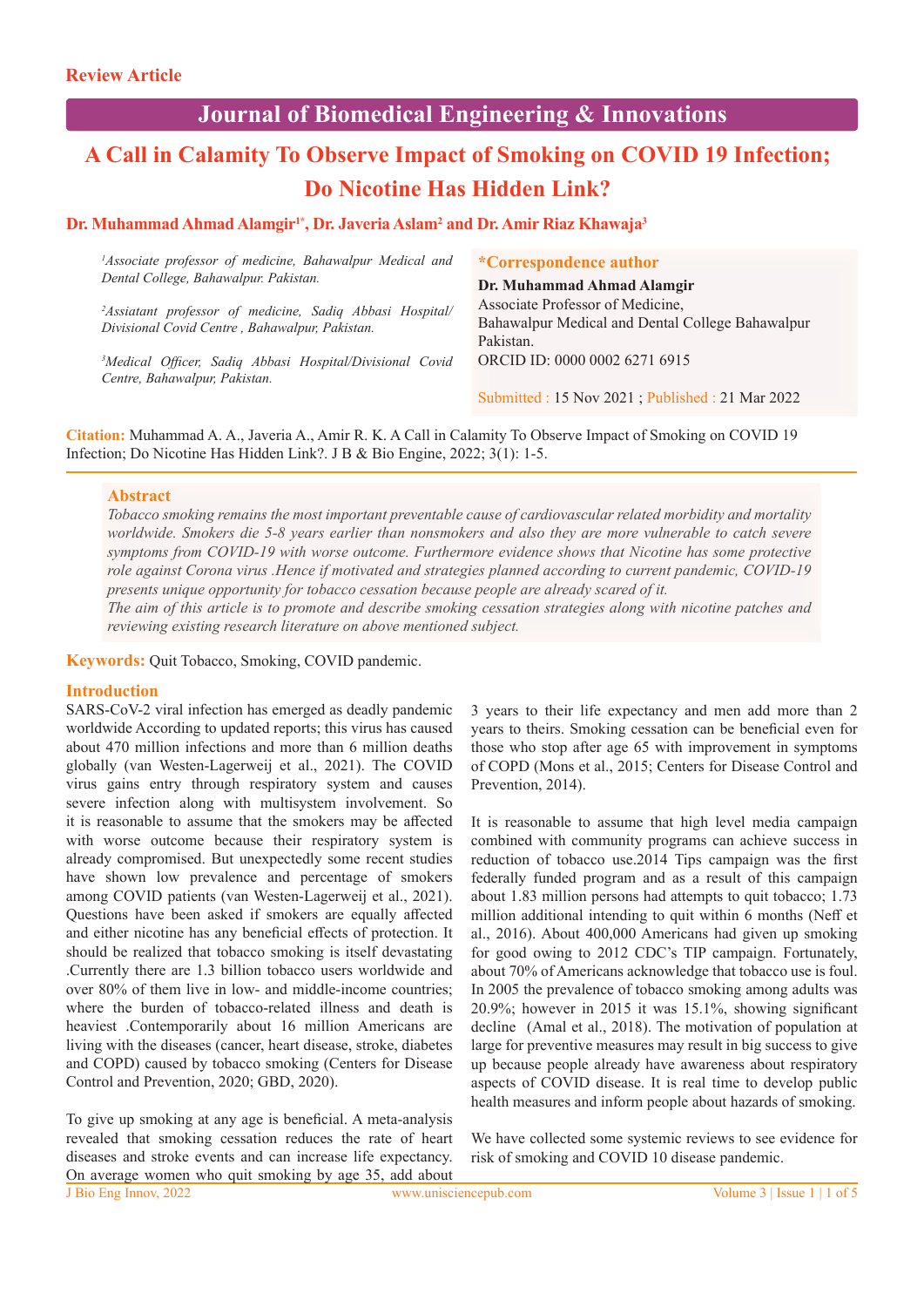#### **Literature Search**

Considering the co-relation of this recent outbreak with tobacco smoking and their clinical outcome, some research trials have been accomplished.

Reviewing the research data till last year, a total of 26 observational studies and eight meta-analyses were identified. All observational studies reported the prevalence of smoking amongst hospitalized COVID-19 patients. Eighteen of these observational studies and six meta-analyses had data on smoking status by severity of COVID-19 outcomes. Two meta-analyses reported pooled prevalence of smoking in hospitalized patients using a subset of these studies (between 6 and 13 studies).

Guan Wet al, had the first publications of its kind to reveal that the patient of COVID-19 disease, developed more severe form of disease particularly in those patients with history of tobacco abuse (16.9% of tobacco use in severe cases vs 11.8% in less severe cases (Guan et al., 2020).

Very recently in a meta-analysis (including 11,590 COVID patients) researchers compared the risk of COVID disease progression among smokers and non-smokers. They found that current or former smokers had more critical conditions and had to face worse consequences resulting in death. Overall, the risk of disease progressing was doubled among tobacco smokers as compared to nonsmokers. (OR 1.91, 95% CI 1.42-2.59) (Patanavanich & Glantz, 2020).

Vardavas CI et al identified five studies that reported data on the smoking status of COVID-19 patients. Notably, in the largest study, there were higher number of smokers to be admitted to an ICU, need mechanical ventilation or die compared to nonsmokers (RR=2.4, 95% CI: 1.43–4.04) (Vardavas & Nikitara, 2020).

However, 27 observational studies found that smokers constituted 1.4-18.5% of hospitalized adults. Following Meta -analysis determine the risk of severe COVID-19 disease and death amongst smokers?

#### **Meta-Analyses**

An analytic study by Guan et al had contributed to most of the cases (1085 out of 1851 cases). Composite end point of their patients was admission in ICU and mechanical ventilation. Among 173 severe cases, proportion of smokers (26) was higher than nonsmokers (Guan et al., 2020).

As we consider the impact of active smoking, the increased risk of severe COVID-19 in an 11 studies meta-analysis was observed. Zhao et al. analyzed data from 7 studies (1726 patients) and found a statistically significant association between smoking and severity of COVID-19 outcomes amongst patient (Zhao et al., 2020).

 Other researchers, Zheng et al analyzed 5 studies and reported data of 1980 patients. Their important observation was smoking as single modifying factor among these patients and concluded statistically significant association between smoking and COVID-19 severity (Zheng et al., 2020).

Although Liu W et al had small sample size but results were significant. There were 67 patients (85.9%) in the improvement or stabilized group while 11 patients (14.1%) in the disease progression group. In critical group there was significantly higher proportion of smoker patients than the stabilization group (27.3% vs 3.0%) (Liu et al., 2020).

#### **Nicotine and any beneficial effect**

Scientific research determines that SARS-CoV-2 viral particle gains entry into multiple organs particularly in lungs epithelium through angiotensin-converting enzyme 2, the putative receptor for this virus. Nicotine affects renin–angiotensin– aldosterone system by lowering angiotensin-converting enzyme 2 expression, thereby preventing viral particles entry and theoretically may reduce these infection rates (Propper, 2020; Tindle et al., 2020). Nicotine may also modulate through the cholinergic anti-inflammatory pathway, inhibiting macrophage-driven inflammation and platelet reactivity. Nicotinic acetylcholine receptor (nAChR) plays a key role in the pathophysiology of Covid-19 infection .So it is postulated that Nicotine may play some protective role by blocking viral entry into receptors. But so far very few evidence based results are available to see the drug protective role of nicotine and more studies are in progress.

In this contest, recently French researchers have launched a randomized controlled trial of medicinal nicotine to prevent and treat COVID-19 patients with severe illness (Changeux et al., 2020). However Nicotine was recommended preferably as dermal patches'

To be noted that in china about 1/4th population are tobacco smoker. A recent trial has unexpectedly shown the low prevalence of smoking among COVID-19 patients admitted in hospital. They also proposed nicotine as medicinal drug for treatment of corona viral infection (Farsalinos et al., 2020).

Based upon above mentioned a few evidence based facts, do the doctors should allow population at large to light up? The big answer is" NO". Tobacco smoke contains thousands of harmful toxins. However among smokers we can use nicotine as dermal patch as it will also help give up plan.

#### **Real time implications**

This COVID outbreak has put everything in place. We have fears and transforming ourselves as per divine law of nature, being more empathic, self-control with restrain. It is needed to educate and help people to give up smoking, use nicotine patches; explaining the fact that this virus directly hits lungs and recent review analysis of most retrieved studies has concluded worse outcome (Eisenberg & Eisenberg, 2020; Umnuaypornlert et al., 2021).

Do fears of contracting coronavirus propel some smokers to quit?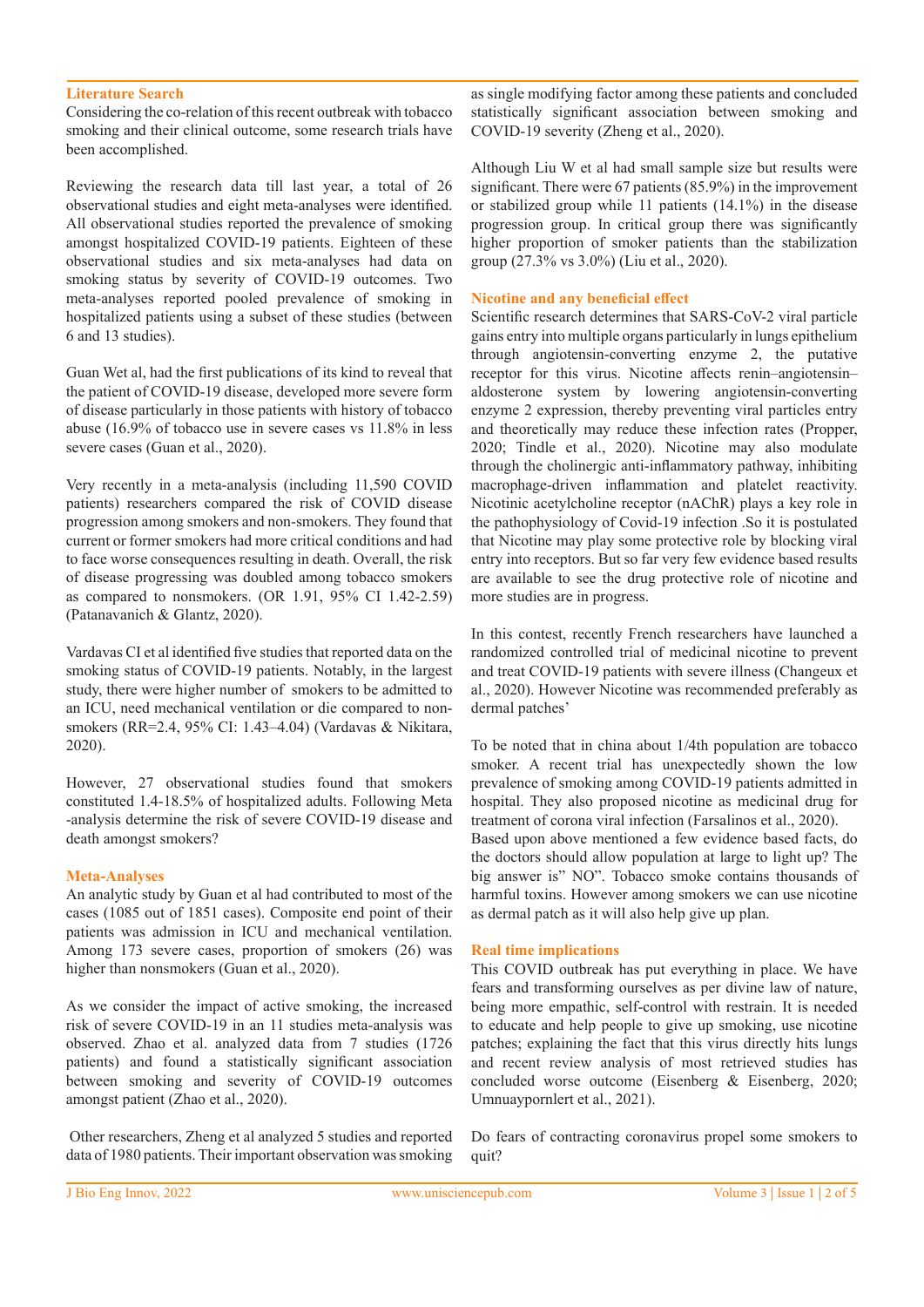Action on Smoking and Health is an international organization and has estimated that one million people have stopped smoking in the UK since April: it is highest numbers smokers quit in any decade (Schraer, 2020).

Certainly it is logical to presume that stress and scares related to the Corona virus pandemic appears to affect smokers as well .Evidence shows the threat of contracting Corona virus with severe illness might be a motive for smoking cessation and hence we can prevent the complications of smoking (Bommele et al., 2020; Mallet et al., 2020). It is real time to take advantage in positive way and public health care providers must set up plans in health care facilities to help give up smoking among general population.

Providing public health initiatives and helping resources for cessation services with public campaigns had fruitful results. Below we have reviewed useful supportive approaches, already proposed by different authorities.

## **Personal Quit Plan**

Decide to quit abruptly. Evidence shows that abrupt cessation has been found more likely to be successful rather than gradual (Lindson et al., 2016)."Where there's a will there's a way". It is needed to develop strong will of cessation and strictly adhere to it; this is the initial step leading to success.

#### **Quitline**

Counseling through quit-line is effective approach particularly if combined with nicotine replacement patches and chewing gums regimes or adjuvant drugs therapy. The first study of its kind was about use of Varenicline tartrate plus Quitlinecounselling over 104 week's period compared to quit line approach alone. It was concluded that combination of both was effective opportunistic treatment when initiated for inpatient smokers (Carson-Chahhoud et al., 2020). "Quit smoking before it quits you"

More over if one is ready to quit, then text "Ready" to 200- 400 for enrolling in free quit services through the Wisconsin Tobacco Quit Line.

## **E-cigarettes; attitude and practice**

In order to see the habits of public about use of tobacco or e- cigarette during lockdown, it has been observed that e-cig consumption has marginally increased .In a research finding, participants had varying degree of response to COVID-19 .Almost half reported no change in tobacco or e-cigarettes consumption. However, it was observed that in response to corona infection, one third had increased motivation to quit (Klemperer et al., 2020).

In this regards, variability has been observed in different countries. A survey in India showed that population believes about smoking increases the risk of contracting corona infection (Yach, 2020).In Italy, more than half believe that there is no relation between both or vamping (Cattaruzza et al., 2020).

Recently in Netherland an online questionnaire survey was answered by 340 smokers and one-third of the smokers wanted to quit smoking due to the coronavirus .While 67.7% of them believed that virus did not influence the number of cigarettes smoked per day, 18.5% smoked less cigarettes and 13.8% smoked more cigarettes per day due to crisis situation (Elling et al., 2020).

## **Facebook community**

Join the chat on Facebook to be informed discovering more and more run to quit programs, about the progress and to be familiar about the ways how to beat craving. However the desire to change must be greater than desire to stay same.

## **Phone support**

There are counselors and experts who are trained specifically to help smokers quit. One can Call the National Smoke free Helpline on 0300 123 1044 or 800-784-8669.

It seems that social media is potential source for help in cessation plan. Daily support and motivation can be achieved through down loaded app .It is way to provide advice, tips and guidance. If one stay smoke free for the 4-week, it is 5 times more likely to quit for good. Daily email support and encouragement can help to achieve your goal.

To be healer is a privilege. The role of clinicians in above mentioned approaches holds paramount importance. Evidence shows that over 70 percent of smokers see a physician each year but only 20 percent of them receive any give up advice or assistance. Persons whose physicians advise them to quit, are 1.6 times as likely to attempt successful (Pignone et al., 2019).In these perspectives we have found that following step wise strategies in clinical medicine are more recommended for primary care physicians to apply in public and private sector facilities.

| Action                                                                                                                      | Implementation                                                                                                                                                                                                 |
|-----------------------------------------------------------------------------------------------------------------------------|----------------------------------------------------------------------------------------------------------------------------------------------------------------------------------------------------------------|
| Step 1.ASK systematically identify all tobacco data collection                                                              |                                                                                                                                                                                                                |
| Implement an office wise system and ensure that every<br>patient visit in clinic should be queried about tobacco<br>status. |                                                                                                                                                                                                                |
| Step 2. Advise-strongly Clear, strong, personalize                                                                          |                                                                                                                                                                                                                |
| In clear and strong manner, urge every smoker to quit                                                                       | "I think it is important for you to give up now and I will help you."<br>Strong. "I need you to know that this decision is most important for<br>you for protecting your health."<br>Personalize and encourage |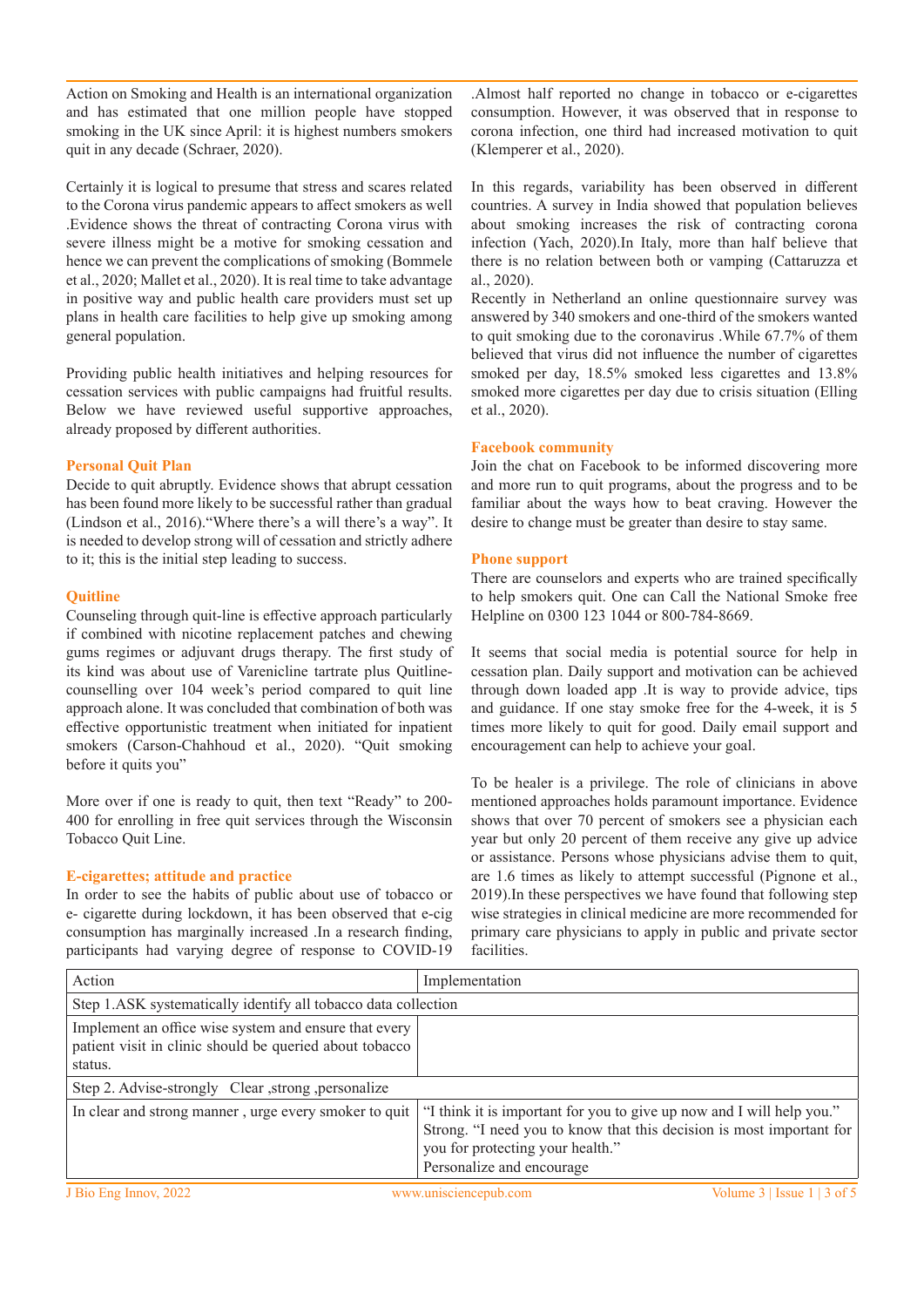| Step 3. Attempt Assistance and motivation                              |                                                                                                                                                                                                                                                                                                                                                                                                                                                                                                                                        |
|------------------------------------------------------------------------|----------------------------------------------------------------------------------------------------------------------------------------------------------------------------------------------------------------------------------------------------------------------------------------------------------------------------------------------------------------------------------------------------------------------------------------------------------------------------------------------------------------------------------------|
|                                                                        | If the patient is willing at this time, provide assistance. If the patient<br>prefers more intensive treatment, refer to the smoking cessation<br>specialist.<br>If a patient is not willing to quit, provide motivational intervention.                                                                                                                                                                                                                                                                                               |
| Step 4. Assist Aid the patient in quitting                             |                                                                                                                                                                                                                                                                                                                                                                                                                                                                                                                                        |
| Help a patient with a quit plan and provide key advice<br>accordingly. | Set the quit date.<br>Help the patient prepare cessation.<br>Inform family friends and coworkers. Review previous attempts.<br>Encourage the use of nicotine patch and nicotine gum therapy.<br>Total abstinence is essential. Research shows abrupt cession is<br>successful rather than gradual <sup>27</sup> . Not even a single puff after the quit<br>date.<br>Drinking alcohol is highly associated with relapse. The presence of<br>other smokers in the household particularly a spouse is associated<br>with low success rate |
| Provide supplementary material.                                        | Source: federal agencies, American lung association, American Heart<br>Association, Quit lines etc.                                                                                                                                                                                                                                                                                                                                                                                                                                    |
| Schedule follow up contact.                                            | Timings for follow up with intervals. Steps during follow up:<br>Congratulate success, if smoking relapse occur, review and dentify<br>the problems. Consider refer to more intense program if needed.                                                                                                                                                                                                                                                                                                                                 |

#### **Summary**

So far reviewing above mentioned published data, one thing is clear that as smoker the risk of getting the corona virus is higher than usual and there is misinterpretation and paucity of results about clear beneficial role of nicotine. Also tobacco is known risk factor for cardiovascular complications so it is high time to plan give up smoking. Here the health care providers needed to contribute a vital role by making quit tobacco initiatives, manage craving by advising nicotine as it has dual effect and rehabilitation plans accordingly.

Make it as an objective with constant determination and good results can be achieved. Health care is human right;facilitate benevolence with quality clinical management because "Kindness is always rewarded."

## **Conflict of Interest Disclosures**

The authors declare that they have no conflict of interest.

## **Funding Source**

NA.

## **Acknowledgement**

The authors hereby appreciate the assistance of Muhammad Daniyal Khan for help in drafting this paper.

## **References**

1. van Westen-Lagerweij, N.A., Meijer, E., Meeuwsen, E.G., Chavannes, N.H., Willemsen, M.C., Croes, E.A. (2021). Are smokers protected against SARS-CoV-2 infection (COVID-19)? The origins of the myth. *NPJ Prim Care Respir Med, 31*(1),10.

DOI: 10.1038/s41533-021-00223-1.

2. Centers for Disease Control and Prevention (2020, Apr 15). Tips Impact and Results [last updated 2020 Mar 23;

accessed 2020 Apr 15].

- 3. Global Burden of Disease: GBD Compare Tool, 2020 (Available from: https://vizhub.healthdata.org/gbdcompare/) Accessed: April 27 2020."
- 4. Mons, Ute., Müezzinler, A., Gellert, C., Schöttker, B., Abnet, C.C., Bobak, M., de Groot, L., Freedman, N.D., Jansen, E., Kee, F., Kromhout, D., Kuulasmaa, K., Laatikainen, T., O'Doherty, M.G., Bueno-de-Mesquita, B., Orfanos, P., Peters, A., van der Schouw, Y.T…. Brenner, H. (2015, Apr 20). "Impact of smoking and smoking cessation on cardiovascular events and mortality among older adults: meta-analysis of individual participant data from prospective cohort studies of the CHANCES consortium." *BMJ (Clinical research ed.)* vol. 350 h1551.), DOI:10.1136/bmj.h1551.
- 5. Centers for Disease Control and Prevention (2014). A report of the Surgeon General. The health consequences of smoking: 50 years of progress. Atlanta, GA: U.S. Department of Health and Human Services, National Center for Chronic Disease Prevention and Health Promotion, Office on Smoking and Health; 2014.
- 6. Neff, L.J., Patel, D., Davis, K., Ridgeway, W., Shafer, P., Cox, S. (2016). Evaluation of the National Tips from Former Smokers Campaign: the 2014 *Longitudinal Cohort. Prev Chronic Di,* 13:150556. DOI: http://dx.doi.org/10.5888/pcd13.150556.
- 7. Amal, A., Phillips, E., Gentzke, A.S., Homa, D.M., Babb, S.D., King, B.A., Neff, L.J. (2018). Current cigarette smoking among adults-United States, 2016. *MMWR Morb Mortal Wkly Rep*, 67, 53–59. DOI:http://dx.doi. org/10.15585/mmwr.mm6702a1external icon.
- 8. Guan, W.J., Liang, W.H., Zhao, Y., Liang, H.R., Chen, Z.S., Li, Y.M., Liu, X.Q., Chen, R.C., Tang, C.L., Wang, T., Ou, C.Q., Li, L., Chen, P.Y., Sang, L., Wang ,W., Li, J.F., Shan, H., Lei, C.L., Peng, Y.X…. He, J.X. (2020).Comorbidity